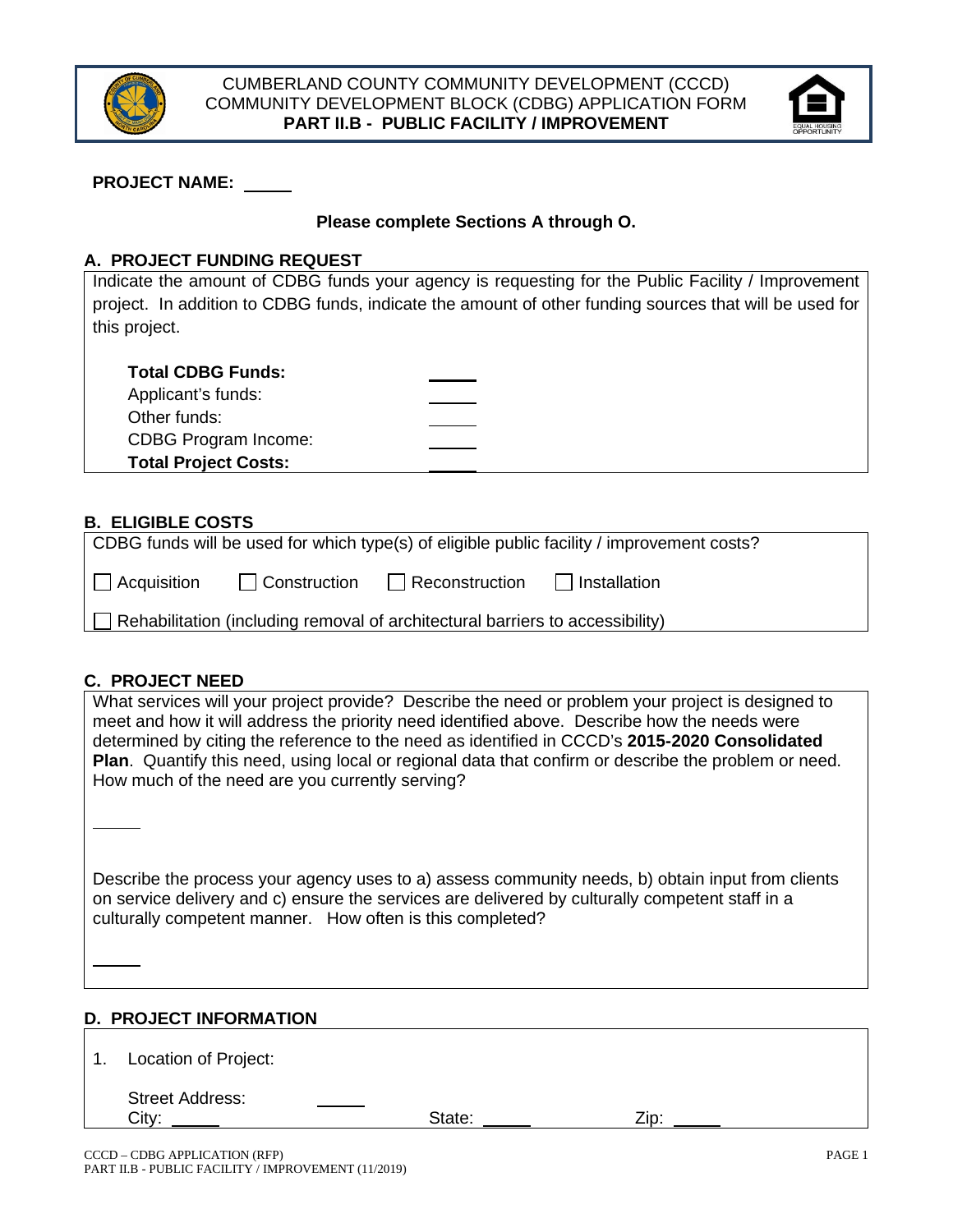Attach project map showing the service area boundaries. Projects must be located within the County's participating jurisdiction (Refer to Section I of the application guidelines for a description of the participating jurisdiction). If your project is located within the city limits of Fayetteville, then the services provided must be accessible to all citizens of Cumberland County.

- 2. Describe, in detail, what you plan to construct or rehabilitate and identify how the CDBG funds will be used (indicate if any acquisition is a part of the activity).
- 3. Size of the project in square feet or lineal feet (if applicable). Your answer should correspond with the construction budget in Section I.
- 4. Identify the permits that will be required for the project as well as any land use approvals (i.e. lot line adjustment, subdivision, rezone, conditional use, etc.).
- 5. Describe how the project is accessible or is working toward full accessibility in terms of transportation (proximity to public facilities, schools, low and moderate income housing neighborhoods, senior retirement areas, special transportation programs, etc.).
- 6. If applicable, describe how the project addresses a public health and/or safety need. Attach all orders, letters, traffic accident counts, Department of Transportation (DOT), public safety statistics.

7. For projects serving primarily homeless persons or those at-risk of being homeless:

a. Indicate the number of units and beds that the facility will serve:

| <b>Total Number of Units:</b> | Total Number of Beds: |
|-------------------------------|-----------------------|
|-------------------------------|-----------------------|

b. What population(s) is your program projected to serve (check all that apply)?

| <b>Subpopulation Type</b>                                                                                                           | <b>Number of Households</b><br>with Single Adults Only | <b>Number of Households</b><br>with Children                                            |
|-------------------------------------------------------------------------------------------------------------------------------------|--------------------------------------------------------|-----------------------------------------------------------------------------------------|
| <b>Chronic Homeless</b><br>Veterans                                                                                                 |                                                        |                                                                                         |
| Youth (under 25)<br><b>Domestic Violence</b><br>Substance Abuse<br>Domestic Violence<br><b>Mental Illness</b><br>HIV/AIDS<br>Other: |                                                        |                                                                                         |
|                                                                                                                                     | system to track client information and resources?      | c. Will the agency use the local Homeless Management Information System (HMIS) database |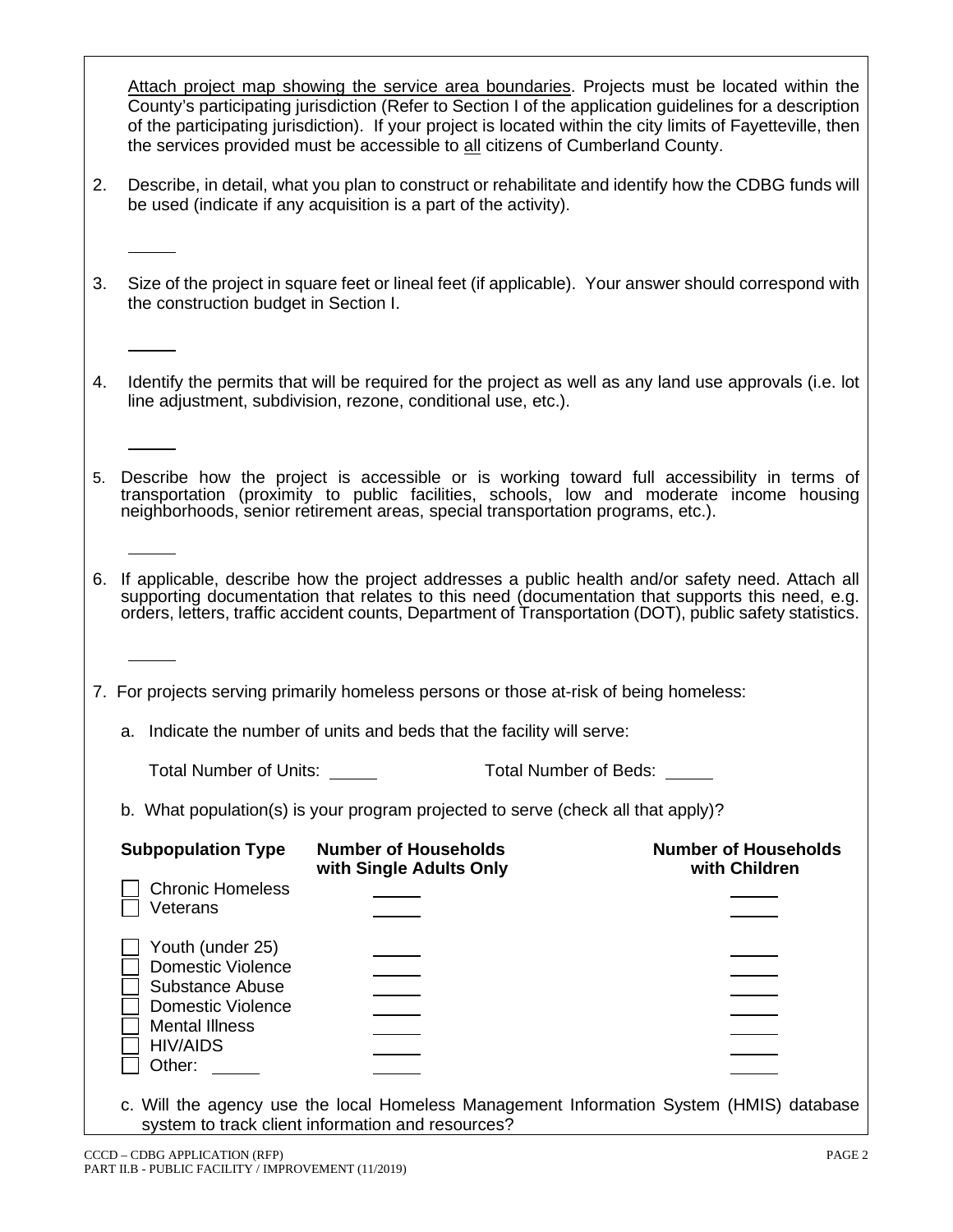| $\Box$ Yes $\Box$ No |  |  |
|----------------------|--|--|
|----------------------|--|--|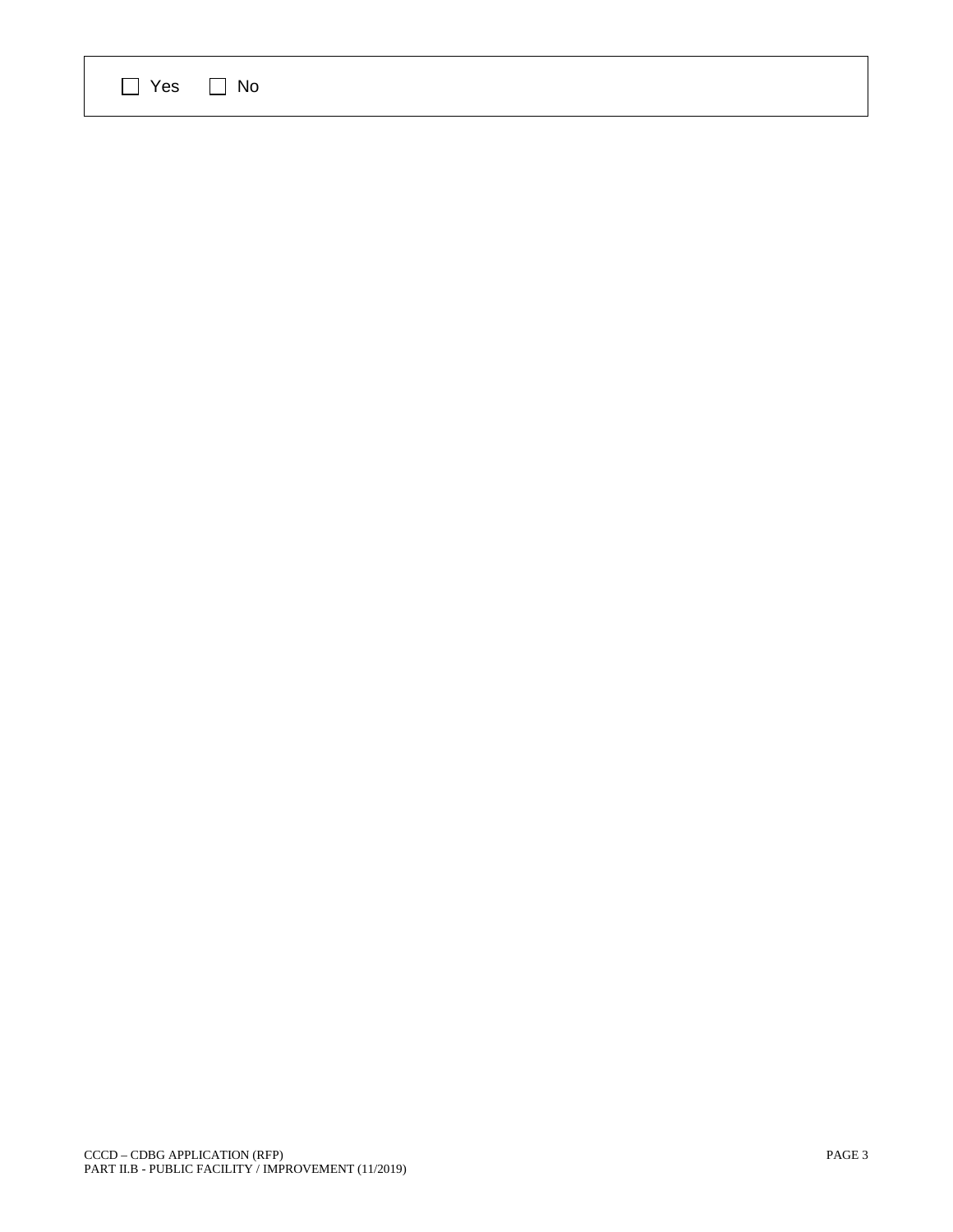## **E. NATIONAL OBJECTIVE**

If applying for CDBG funds, the project must meet one of three national objectives (Refer to application quidelines for details):

- 1. Benefit low- and moderate-income (LMI) persons,
- 2. Aid in the prevention or elimination of slums or blight, or
- 3. Meet community development needs having a particular urgency.

Please indicate which national objective your project/program will meet by selecting one of the three categories listed. Under the selected category, provide the information needed for that category.

**Category 1: Benefit low- and moderate-income persons [570.208[(a)]** Indicate how this project/program would benefit LMI persons by selecting the appropriate subcategories (LMI Limited Clientele, LMI Housing, Job Creation, or LMI Area).

#### **a. LMI Limited Clientele**

Check  $\boxtimes$  the one box below that supports the method of qualification that demonstrates how your proposed activity meets the Limited Clientele national objective (presumed benefit or family size and income).

Presumed Benefit - To qualify under this subcategory, a limited clientele activity must  $\Box$ meet one of the following tests:

Exclusively benefit a clientele who are generally *presumed by HUD to be principally L/M income persons.* The following groups are currently presumed by HUD to be made up principally of L/M income persons:

| .                                                       |  |  |
|---------------------------------------------------------|--|--|
| elderly persons, (defined as 62 years of age and older) |  |  |
|                                                         |  |  |

- battered spouses,
- homeless persons,

abused children,

- severely disabled persons
- persons living with AIDS, and
- Immigrant farm workers.
- П Require *information on family size and income* so that it is evident that *at least 51%* of the clientele are persons whose family income does not exceed the L/M income limit. (This includes the case where the activity is restricted *exclusively to L/M* income persons). *Reference: §570.208(a)(2)(i)(B) and (C)*

An example of the current HUD Income Guidelines are found in the application guidelines.

## **b. LMI Housing:**

 $\Box$  Single Family (household must be 100% LMI)

 $\Box$  Multi-Unit (at least 51% of the units must be available to LMI tenants)

#### **c. Job Creation**

 $\Box$  at least 51% of the jobs created must be for LMI residents

## **d. Low/Moderate Income Area (LMA) Benefit**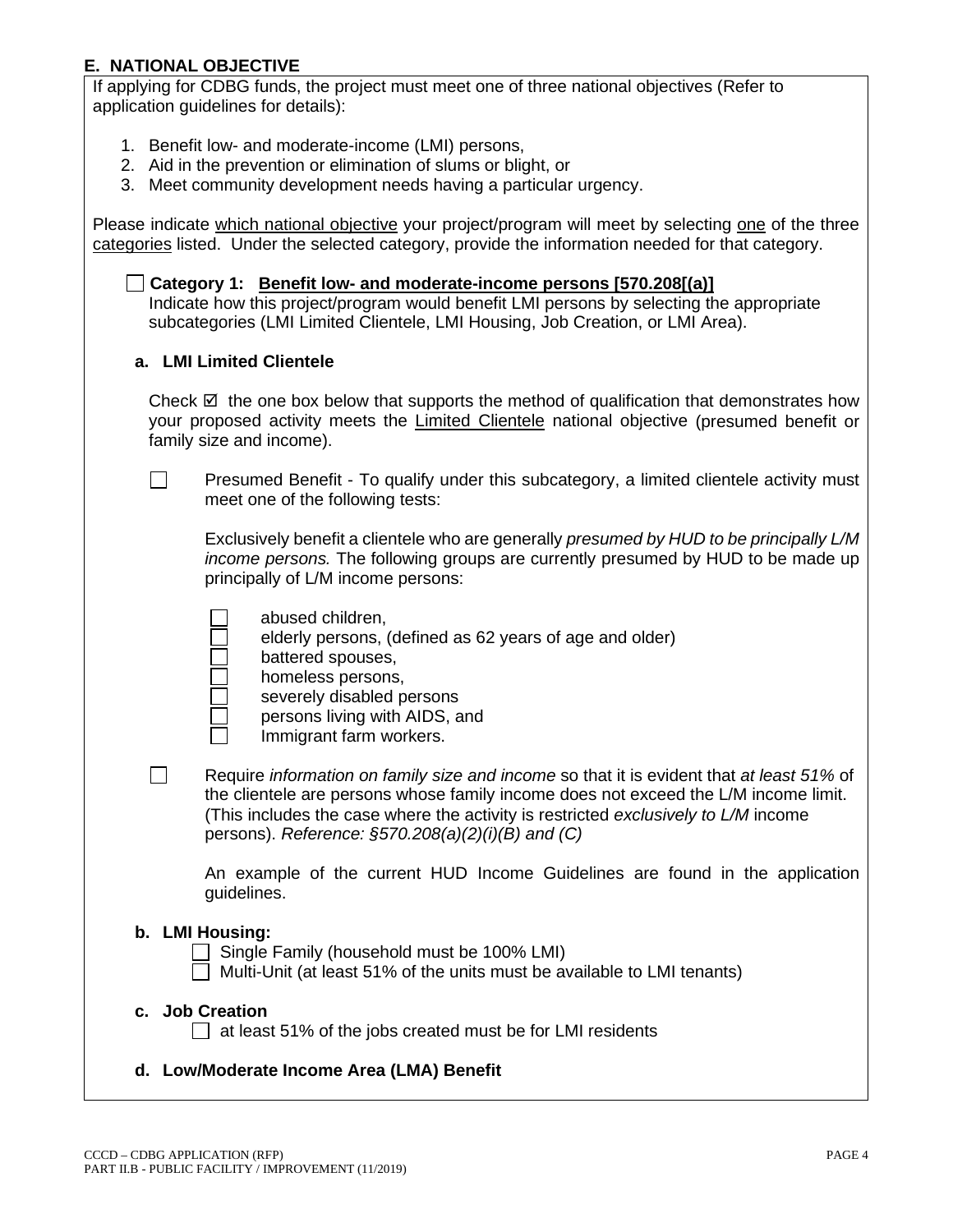There are two ways to qualify for Area Benefit. Check  $\boxtimes$  the box and provide the information which supports the method of qualification that demonstrates how your proposed activity meets this national objective:

 **Area Benefit / Census Tract(s) \ and Block Group(s) and number of residents in Service Delivery Area.** (Consult with CCCD Staff to obtain HUD formula census data.)

#### **Census Tract / Block Group Project Information Census Tract(s) Block Group(s) Total Population Low/Mod Population % Low Mod Area Total**

## **Area Benefit / Survey of Residents in Defined Service Delivery Area**

If a grantee has reason to believe that the available census data does not reflect current relative income levels in an area, or where the area does not coincide sufficiently well with census boundaries, HUD will accept information obtained by the grantee from use of a special survey of the residents of the area. The grantee must obtain HUD's approval of the survey instrument and other methodological aspects of the survey for this purpose. HUD will approve the survey where it determines that it meets standards of statistical reliability that are comparable to that of the Decennial Census data for areas of similar size.

HUD requires documenting the following Survey Results in the Low and Moderate Income Worksheet to determine level of eligibility: Complete this table if the National Objective is determined via the Survey Instrument methodology.

|   | <b>Action</b>                                                                            | <b>Required</b><br>(Assuming 95%<br><b>Confidence Level)</b> | <b>Expected</b> |
|---|------------------------------------------------------------------------------------------|--------------------------------------------------------------|-----------------|
|   | Number of Families in Project Service Benefit Area                                       |                                                              |                 |
| 2 | Number of families interviewed (surveyed)                                                |                                                              |                 |
| 3 | Number of persons in the families interviewed                                            |                                                              |                 |
| 4 | Number of persons in the families interviewed who are low<br>and moderate-income persons |                                                              |                 |
| 5 | Divide Line 4 by Line 3                                                                  |                                                              |                 |
| 6 | Multiply Line 5 by 100. This is % of LMI persons in service<br>area                      | $\%$                                                         | $\%$            |

\* Assuming 2.59 persons per household

## **Category 2: Prevention or Elimination of Slums or Blight [570.208(b)]**

## **Slums or blight on an area basis**

The designated area in which the activity occurs must meet the definition of a slum, blighted, deteriorated or deteriorating area under state or local law. Documentation must be provided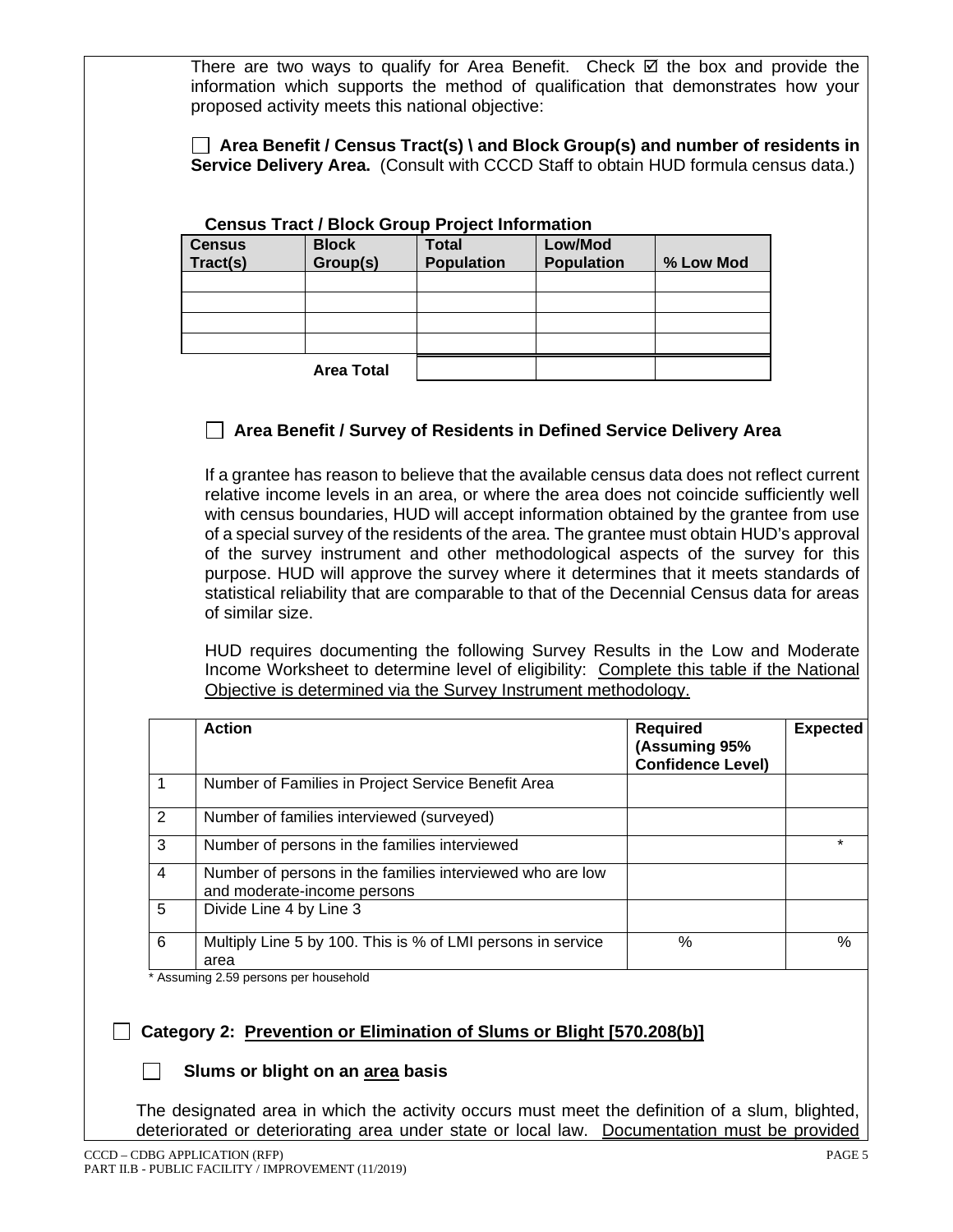| (along with this application) indicating how the area meets either one of the two conditions<br>specified below:                                                                                                                 |  |  |  |  |  |
|----------------------------------------------------------------------------------------------------------------------------------------------------------------------------------------------------------------------------------|--|--|--|--|--|
| Public improvements throughout the area are in a general state of deterioration; or<br>$\circ$                                                                                                                                   |  |  |  |  |  |
| At least 25 percent of the properties throughout the area exhibit one or more of the<br>O<br>following:                                                                                                                          |  |  |  |  |  |
| Physical deterioration of buildings/improvements;                                                                                                                                                                                |  |  |  |  |  |
| Abandonment of properties;<br>٠                                                                                                                                                                                                  |  |  |  |  |  |
| Chronic high occupancy turnover rates or chronic high vacancy rates in<br>٠<br>commercial or industrial buildings;                                                                                                               |  |  |  |  |  |
| Significant declines in property values or abnormally low property values relative<br>٠<br>to other areas in the community; or                                                                                                   |  |  |  |  |  |
| Known or suspected environmental contamination.                                                                                                                                                                                  |  |  |  |  |  |
| Examples of eligible activities include: assistance to commercial or industrial businesses,<br>public facilities or improvements, and code enforcement in a blighted neighborhood.<br>Slums or blight on a spot basis            |  |  |  |  |  |
| These are activities that eliminate specific conditions of blight or physical decay on a spot<br>basis and are not located in a slum or blighted area.                                                                           |  |  |  |  |  |
| Examples of activities under this category are acquisition, clearance, relocation, historic<br>preservation, remediation of environmentally contaminated properties, and building<br>rehabilitation activities.                  |  |  |  |  |  |
| Rehabilitation is limited to the extent necessary to eliminate a specific condition detrimental to<br>public health and safety.                                                                                                  |  |  |  |  |  |
| Category 3. Meets an Urgent Need [570.208(c)]                                                                                                                                                                                    |  |  |  |  |  |
| <b>Urgent Need</b>                                                                                                                                                                                                               |  |  |  |  |  |
| An activity designed to alleviate existing conditions that have a particular urgency.<br>Examples include reconstruction of water and sewer lines destroyed by major<br>catastrophes or emergencies such as floods or tornadoes. |  |  |  |  |  |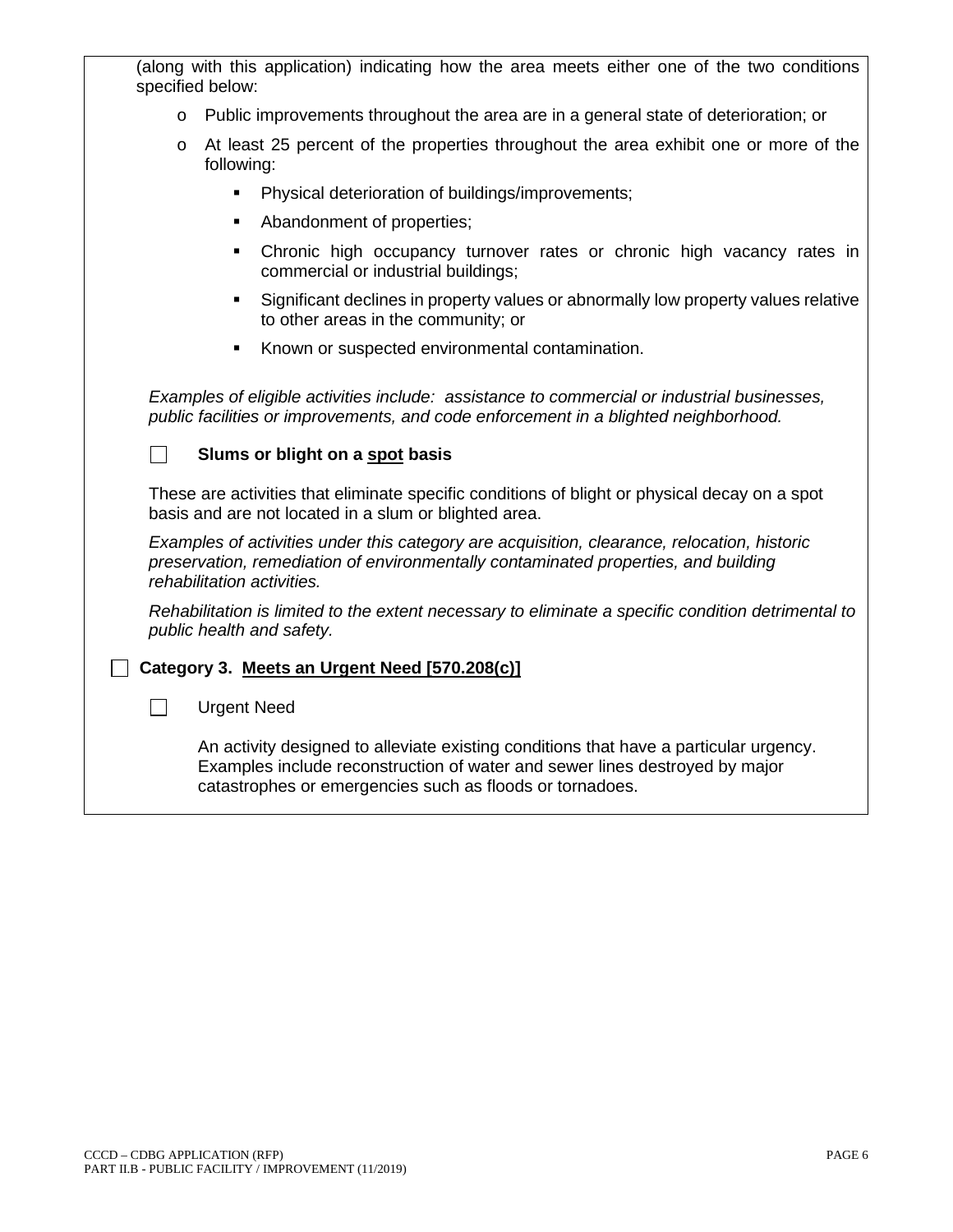## **F. ELIGIBILITY (PUBLIC FACILTY / IMPROVEMENTS)**

| Check $\boxtimes$ the activity that you have determined your project would qualify under: |                                                             |                 |               |                                                          |  |
|-------------------------------------------------------------------------------------------|-------------------------------------------------------------|-----------------|---------------|----------------------------------------------------------|--|
|                                                                                           |                                                             | <b>CFR</b>      | <b>Matrix</b> | <b>Accomplishment Type</b>                               |  |
|                                                                                           | <b>Activity</b>                                             | <b>Citation</b> | Code          | (Who is Benefiting from this Project)                    |  |
|                                                                                           | <b>Community Facilities</b>                                 |                 |               |                                                          |  |
| $\Box$                                                                                    | <b>Acquisition of Real Property</b>                         | 570.201(a)      | 001           | People, Businesses, or Public Facilities                 |  |
| $\Box$                                                                                    | Senior Centers                                              | 570.201(c)      | 03A           | <b>Public Facilities or Jobs</b>                         |  |
| $\Box$                                                                                    | <b>Handicapped Centers</b>                                  | 570.201(c)      | 03B           | <b>Public Facilities or Jobs</b>                         |  |
| $\Box$                                                                                    | Homeless Facility (Not operation)                           | 570.201(c)      | 03C           | <b>Public Facilities or Jobs</b>                         |  |
| $\Box$                                                                                    | <b>Youth Centers</b>                                        | 570.201(c)      | 03D           | <b>Public Facilities or Jobs</b>                         |  |
| $\Box$                                                                                    | Neighborhood Facilities                                     | 570.201(c)      | 03E           | Public Facilities or Jobs                                |  |
| $\Box$                                                                                    | <b>Child Care Centers</b>                                   | 570.201(c)      | 03M           | Public Facilities or Jobs                                |  |
| $\Box$                                                                                    | Fire Station/Equipment                                      | 570.201(c)      | 030           | Public Facilities or Jobs                                |  |
| □                                                                                         | <b>Health Facilities</b>                                    | 570.201(c)      | 03P           | <b>Public Facilities or Jobs</b>                         |  |
| $\Box$                                                                                    | Abused and neglected Children Facilities                    | 570.201(c)      | 03Q           | Public Facilities or Jobs                                |  |
| $\Box$                                                                                    | <b>Facilities for AIDS Patients</b>                         | 570.201(c)      | 03S           | <b>Public Facilities or Jobs</b>                         |  |
|                                                                                           | <b>Parks</b>                                                |                 |               |                                                          |  |
| $\Box$                                                                                    | Parks, Recreational Facilities                              | 570.201(c)      | 03F           | Public Facilities or Jobs                                |  |
| $\Box$                                                                                    | <b>Tree Planting</b>                                        | 570.201(c)      | 03N           | <b>Public Facilities or Jobs</b>                         |  |
|                                                                                           | <b>Public Infrastructure</b>                                |                 |               |                                                          |  |
| $\Box$                                                                                    | Solid Waste Disposal Improvements                           | 570.201(c)      | 03H           | Public Facilities, Housing Units, or Jobs                |  |
| $\Box$                                                                                    | Flood Drainage Improvements                                 | 570.201(c)      | 031           | Public Facilities, Housing Units, or Jobs                |  |
| $\Box$                                                                                    | Water/Sewer Improvements                                    | 570.201(c)      | 03J           | People, Housing Units, or Jobs                           |  |
| $\Box$                                                                                    | <b>Street Improvements</b>                                  | 570.201(c)      | 03K           | People, Housing Units, or Jobs                           |  |
| $\Box$                                                                                    | <b>Sidewalks</b>                                            | 570.201(c)      | 03L           | Housing Units or Jobs                                    |  |
| $\Box$                                                                                    | Clearance and Demolition                                    | 570.201(d)      | 04            | Businesses, Housing Units, Jobs, or Public<br>Facilities |  |
| $\Box$                                                                                    | <b>Privately Owned Utilities</b>                            | 570.201(l)      | 11            | <b>Businesses</b>                                        |  |
|                                                                                           | <b>Rehabilitation</b>                                       |                 |               |                                                          |  |
| $\Box$                                                                                    | Rehab: Publicly or Privately Owned<br>Commercial/Industrial | 570.202(a)      | 14E           | Businesses or Jobs                                       |  |
| $\Box$                                                                                    | Other (specify):                                            |                 |               |                                                          |  |

## **G. PERFORMANCE MEASURES**

Based on the activity selected **in Section F**, refer to the corresponding column under "Accomplishment Type" to indicate the total number that will benefit from this project after project completion. You will report for only one type of accomplishment.

| Business(es):<br><b>Housing Units:</b><br>Jobs Created / Retained:                                                                                                     |
|------------------------------------------------------------------------------------------------------------------------------------------------------------------------|
| Out of the jobs created/retained, how many will have met HUD's income guidelines (see<br>application guidelines): low / mod jobs created/retained:                     |
| Organization(s):                                                                                                                                                       |
| People:                                                                                                                                                                |
| Out of the number of people served in the project or program, how many will have met HUD's<br>income guidelines (see application guidelines): low / mod people served: |
| <b>Public Facilities:</b>                                                                                                                                              |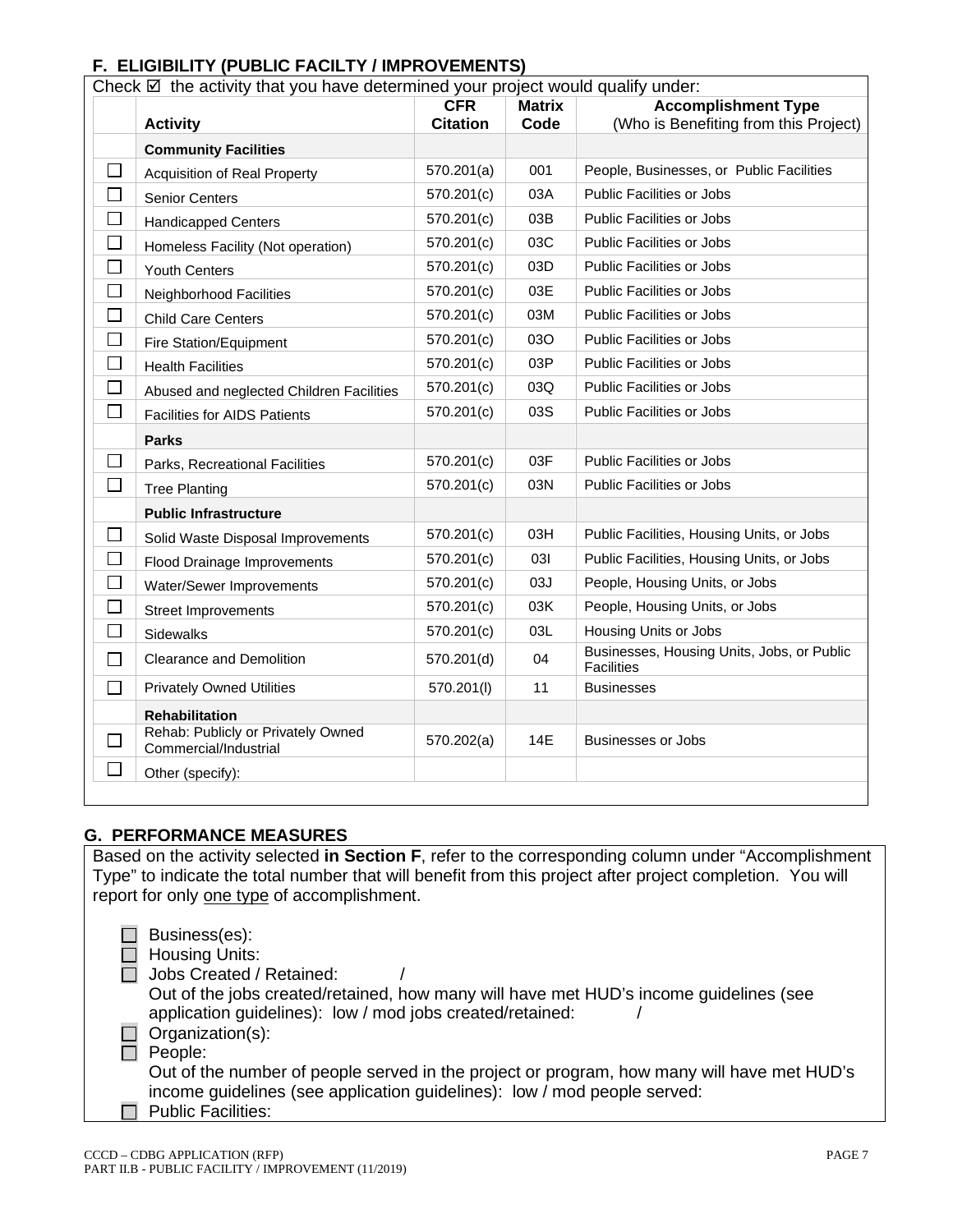# **H. PROPERTY DESCRIPTION**

| <u>n. Fruferi i desurifiiun</u><br>Is Right of Way acquisition involved? If so, indicate all Parcel Identification Number(s):                                                                                         |             |                              |                              |                        |  |
|-----------------------------------------------------------------------------------------------------------------------------------------------------------------------------------------------------------------------|-------------|------------------------------|------------------------------|------------------------|--|
| The following is required if the project involves acquisition of real property for easement for                                                                                                                       |             |                              |                              |                        |  |
| improvements to be completed that are not in a public right of way.                                                                                                                                                   |             |                              |                              |                        |  |
| Parcel Identification Number: _____                                                                                                                                                                                   |             |                              |                              |                        |  |
| <b>Property Owner Information</b>                                                                                                                                                                                     |             |                              |                              |                        |  |
| Name:                                                                                                                                                                                                                 |             |                              |                              |                        |  |
| If not an individual -- indicate Agency, Agent or Management Firm                                                                                                                                                     |             |                              |                              |                        |  |
| Contact Name: _____                                                                                                                                                                                                   |             |                              |                              |                        |  |
| Address: ______                                                                                                                                                                                                       |             |                              |                              |                        |  |
| Phone No: _____                                                                                                                                                                                                       |             | E-Mail: $\_\_$               |                              |                        |  |
| Property size: _____                                                                                                                                                                                                  |             | Zoning Classification: _____ |                              |                        |  |
|                                                                                                                                                                                                                       |             |                              |                              |                        |  |
| List Existing debt (if applicable) \$<br>Lien Holder Name and Address:<br>Landmark designation (if applicable): _____<br>Please complete the following table (include information for each building located on site): |             |                              |                              |                        |  |
|                                                                                                                                                                                                                       | <b>Size</b> | Year                         | <b>Current</b><br><b>Use</b> | Proposed<br><b>Use</b> |  |
| <b>Structure</b>                                                                                                                                                                                                      | (sq ft)     | <b>Built</b>                 |                              |                        |  |
|                                                                                                                                                                                                                       |             |                              |                              |                        |  |
|                                                                                                                                                                                                                       |             |                              |                              |                        |  |
|                                                                                                                                                                                                                       |             |                              |                              |                        |  |
|                                                                                                                                                                                                                       |             |                              |                              |                        |  |
|                                                                                                                                                                                                                       |             |                              |                              |                        |  |
|                                                                                                                                                                                                                       |             |                              |                              |                        |  |
|                                                                                                                                                                                                                       |             |                              |                              |                        |  |
|                                                                                                                                                                                                                       |             |                              |                              |                        |  |
|                                                                                                                                                                                                                       |             |                              |                              |                        |  |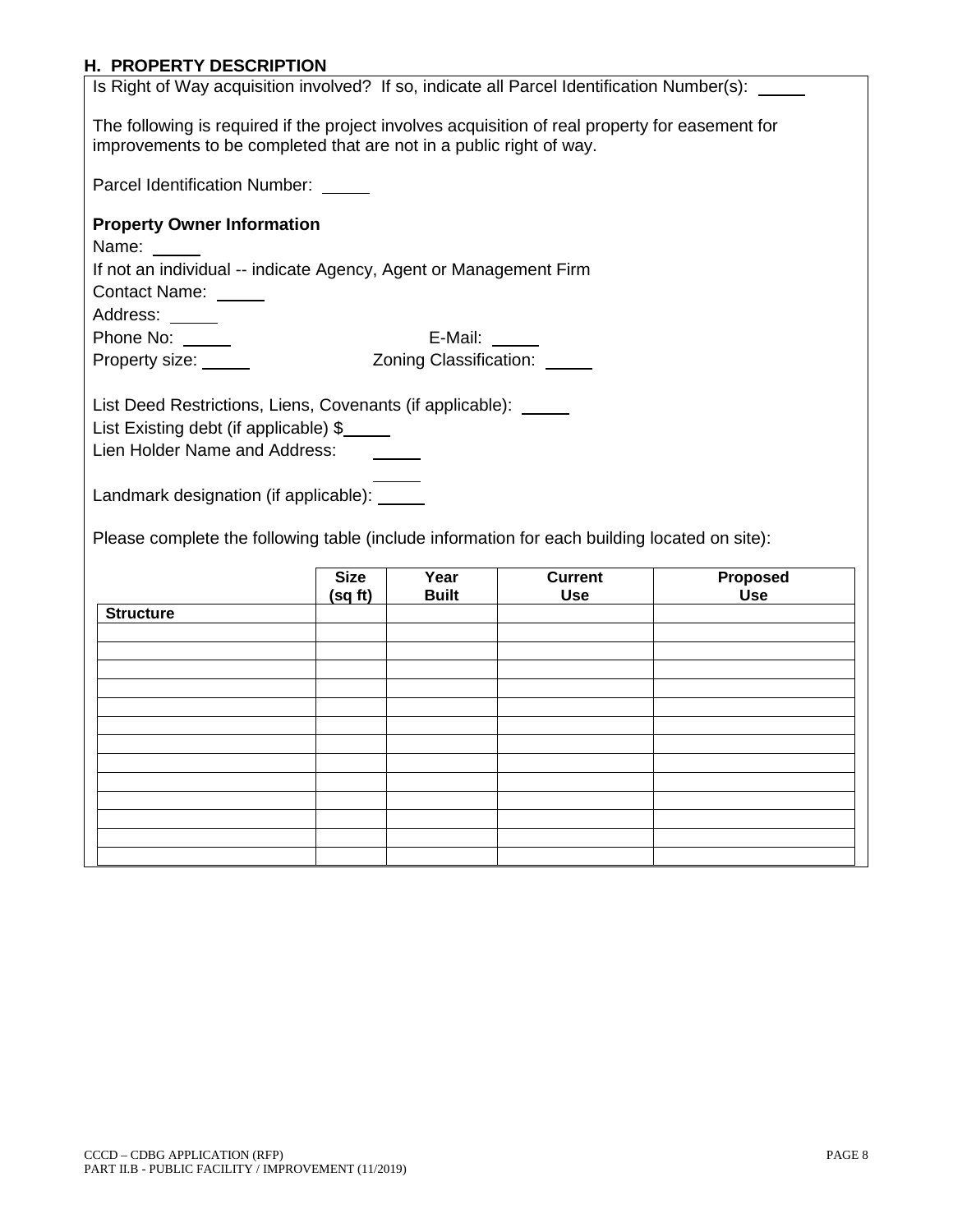|                         | <u>Conon action/richaemiation Baager (Coc this form of you may attach another form)</u>    |             |        |       |       |
|-------------------------|--------------------------------------------------------------------------------------------|-------------|--------|-------|-------|
|                         |                                                                                            | Date: _____ |        |       |       |
|                         |                                                                                            |             |        |       |       |
|                         | Item Description                                                                           | Est.        | Units* | Unit  | Total |
| No.                     |                                                                                            | Quantity    |        | Price | Price |
| $\mathbf 1$             |                                                                                            |             |        |       |       |
| $\overline{2}$          |                                                                                            |             |        |       |       |
| $\sqrt{3}$              |                                                                                            |             |        |       |       |
| $\overline{\mathbf{4}}$ |                                                                                            |             |        |       |       |
| $\sqrt{5}$              |                                                                                            |             |        |       |       |
| $\,6$                   |                                                                                            |             |        |       |       |
| $\boldsymbol{7}$        |                                                                                            |             |        |       |       |
| $\,8\,$                 |                                                                                            |             |        |       |       |
| $\boldsymbol{9}$        |                                                                                            |             |        |       |       |
| 10                      |                                                                                            |             |        |       |       |
| 11                      |                                                                                            |             |        |       |       |
| 12                      |                                                                                            |             |        |       |       |
| 13                      |                                                                                            |             |        |       |       |
| 14                      |                                                                                            |             |        |       |       |
| 15                      |                                                                                            |             |        |       |       |
| 16                      |                                                                                            |             |        |       |       |
| 17                      |                                                                                            |             |        |       |       |
| 18                      |                                                                                            |             |        |       |       |
| 19                      |                                                                                            |             |        |       |       |
| 20                      |                                                                                            |             |        |       |       |
| 21                      |                                                                                            |             |        |       |       |
| 22                      |                                                                                            |             |        |       |       |
| 23                      |                                                                                            |             |        |       |       |
| 24                      |                                                                                            |             |        |       |       |
| 25                      |                                                                                            |             |        |       |       |
| 26                      |                                                                                            |             |        |       |       |
| 27                      |                                                                                            |             |        |       |       |
| 28                      |                                                                                            |             |        |       |       |
| 29                      |                                                                                            |             |        |       |       |
| 30                      |                                                                                            |             |        |       |       |
| 31                      | <b>TOTAL Construction Budget:</b>                                                          |             |        |       | \$    |
|                         | *LS = lump sum; SY = square yards; CY = cubic yards; TN = ton; EA = each; LF = lineal feet |             |        |       |       |

# **I. Construction/Rehabilitation Budget (Use this form or you may attach another form)**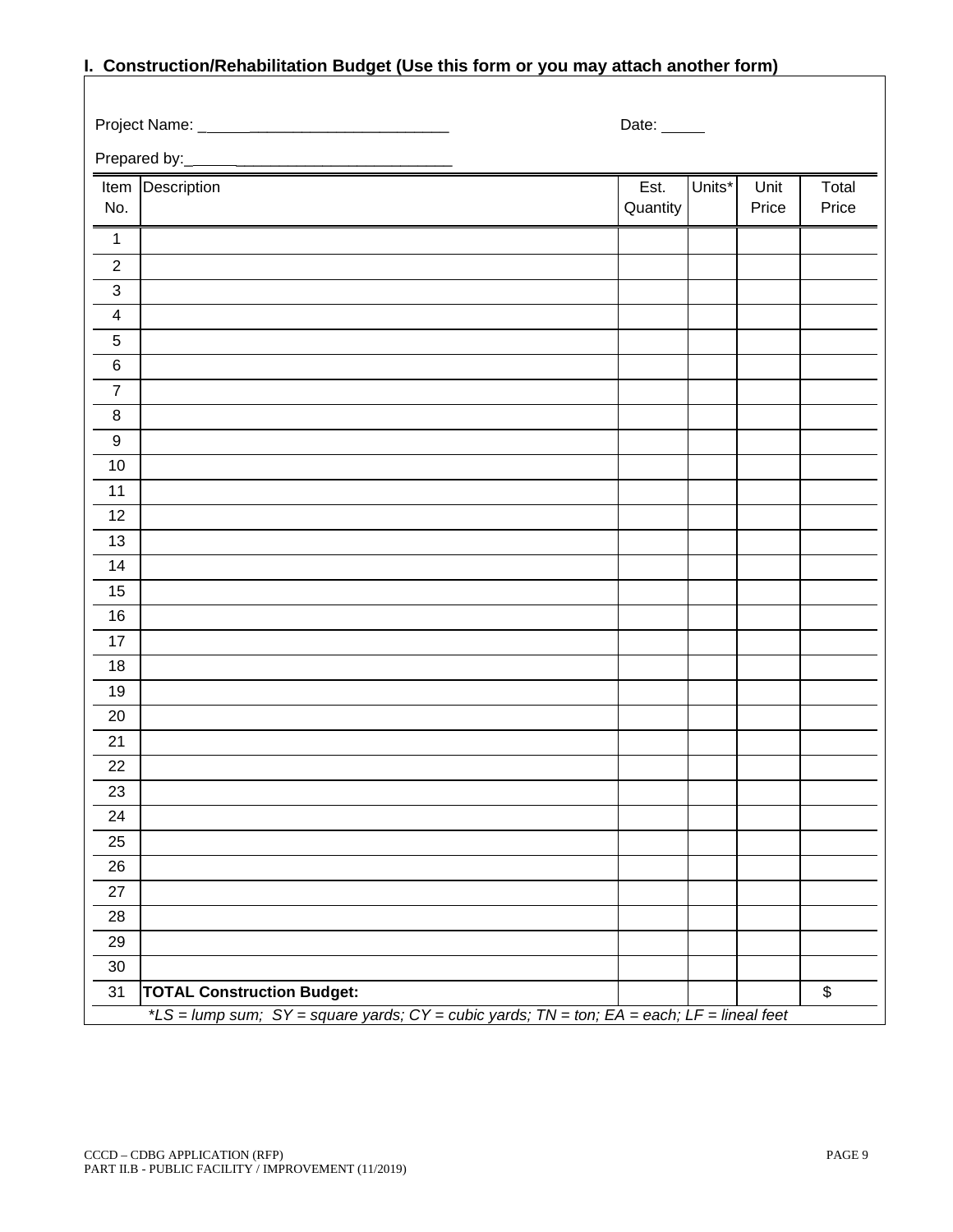#### **J. PROPOSED PROJECT BUDGET**

A. Complete the line item budget for the proposed project.

| Item                                                                                                                                 | <b>CDBG Funds</b> | <b>Other Funds</b>        | <b>Total Funds</b> |
|--------------------------------------------------------------------------------------------------------------------------------------|-------------------|---------------------------|--------------------|
| <b>Environmental Review</b>                                                                                                          | \$                | $\boldsymbol{\mathsf{S}}$ | \$                 |
| Acquisition                                                                                                                          | \$                | $\boldsymbol{\mathsf{S}}$ | \$                 |
| Appraisal(s)                                                                                                                         | \$                | \$                        | \$                 |
| Architect/Engineer                                                                                                                   | \$                | \$                        | \$                 |
| Right of Way Acquisition (If applicable)                                                                                             | \$                | \$                        | \$                 |
| Security Document and Title Report Fees                                                                                              | \$                | \$                        | \$                 |
| Construction:                                                                                                                        |                   |                           |                    |
| Total Construction Contract: Refer to construction<br>budget in section I (Include Sales Tax and<br><b>Construction Contingency)</b> | \$                | \$                        | \$                 |
| Project Management _____%                                                                                                            | \$                | \$                        | \$                 |
| Other:                                                                                                                               |                   |                           |                    |
| <b>Real Estate Tax</b>                                                                                                               | \$                | \$                        | \$                 |
| Legal                                                                                                                                | \$                | \$                        | \$                 |
| Insurance                                                                                                                            | \$                | \$                        | \$                 |
| Relocation                                                                                                                           | \$                | \$                        | \$                 |
| Other: (list)                                                                                                                        | \$                | \$                        | \$                 |
| Other: (list)                                                                                                                        | \$                | \$                        | \$                 |
| Other: (list)                                                                                                                        | \$                | $\, \, \$$                | \$                 |
| Other: (list)                                                                                                                        | \$                | \$                        | \$                 |
| Sub-Total                                                                                                                            | \$                | \$                        | \$                 |
| <b>Total Project Budget:</b>                                                                                                         | \$                | \$                        | \$                 |

Specify how you arrived at the total cost of the project. Identify the permits that will be required for the project as well as any land use approvals (i.e. lot line adjustment, subdivision, rezone, conditional use, etc.). Your answer should correspond with the construction budget in Section I.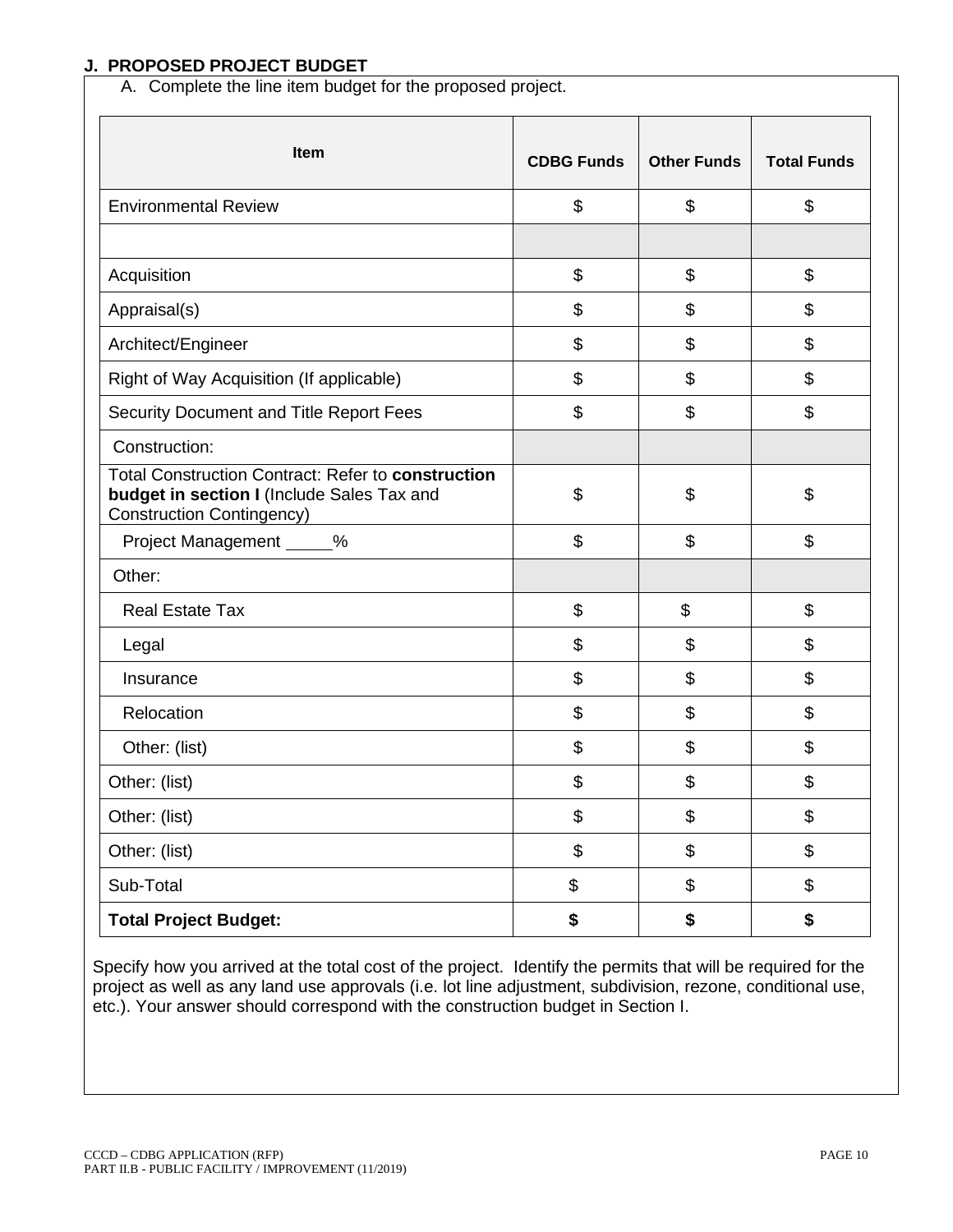#### **K. FUNDING SOURCES**

Complete the following table providing information on all funding sources you anticipate using for the proposed project.

| <b>Type</b>                                                                                                                                                                                                    | <b>Source</b> | Status* | Date of<br><b>Anticipated Award</b><br><b>Announcement</b> | <b>Amount</b> |
|----------------------------------------------------------------------------------------------------------------------------------------------------------------------------------------------------------------|---------------|---------|------------------------------------------------------------|---------------|
| CC Community Dev.                                                                                                                                                                                              | <b>CDBG</b>   |         |                                                            |               |
| State                                                                                                                                                                                                          |               |         |                                                            |               |
| <b>Other Federal</b>                                                                                                                                                                                           |               |         |                                                            |               |
| Local                                                                                                                                                                                                          |               |         |                                                            |               |
| Other                                                                                                                                                                                                          |               |         |                                                            |               |
| Other                                                                                                                                                                                                          |               |         |                                                            |               |
| Other                                                                                                                                                                                                          |               |         |                                                            |               |
| Other                                                                                                                                                                                                          |               |         |                                                            |               |
| Other                                                                                                                                                                                                          |               |         |                                                            |               |
| Other                                                                                                                                                                                                          |               |         |                                                            |               |
| Other                                                                                                                                                                                                          |               |         |                                                            |               |
| Program Income (CDBG)                                                                                                                                                                                          |               |         |                                                            |               |
| Total                                                                                                                                                                                                          |               |         |                                                            | \$            |
| *Indicate the status of the funding commitment using the following choices: 1) funding secured, 2) awaiting final approval, 3) awaiting response, 4) status unknown. Attach additional<br>sheets if necessary. |               |         |                                                            |               |

Reduction Options -- Can your project or program be funded at a reduced level if necessary?

 $\Box$  Yes  $\Box$  No Minimum amount needed to make project viable:  $\$\_\_\_\_\_\_\$ 

Explain what element of your project/program would be modified to address this reduction?

#### **Wage Requirements: Prevailing Wages/Davis-Bacon**

Federal prevailing wage rates are the minimum requirement whenever CDBG funds are used for construction. Projects receiving federal funds are required to follow Davis Bacon wage rate requirements.

Describe how federal wage requirements are reflected in the project budget. Identify by name the member of the development team who will work with CCCD staff to ensure compliance with wage requirements.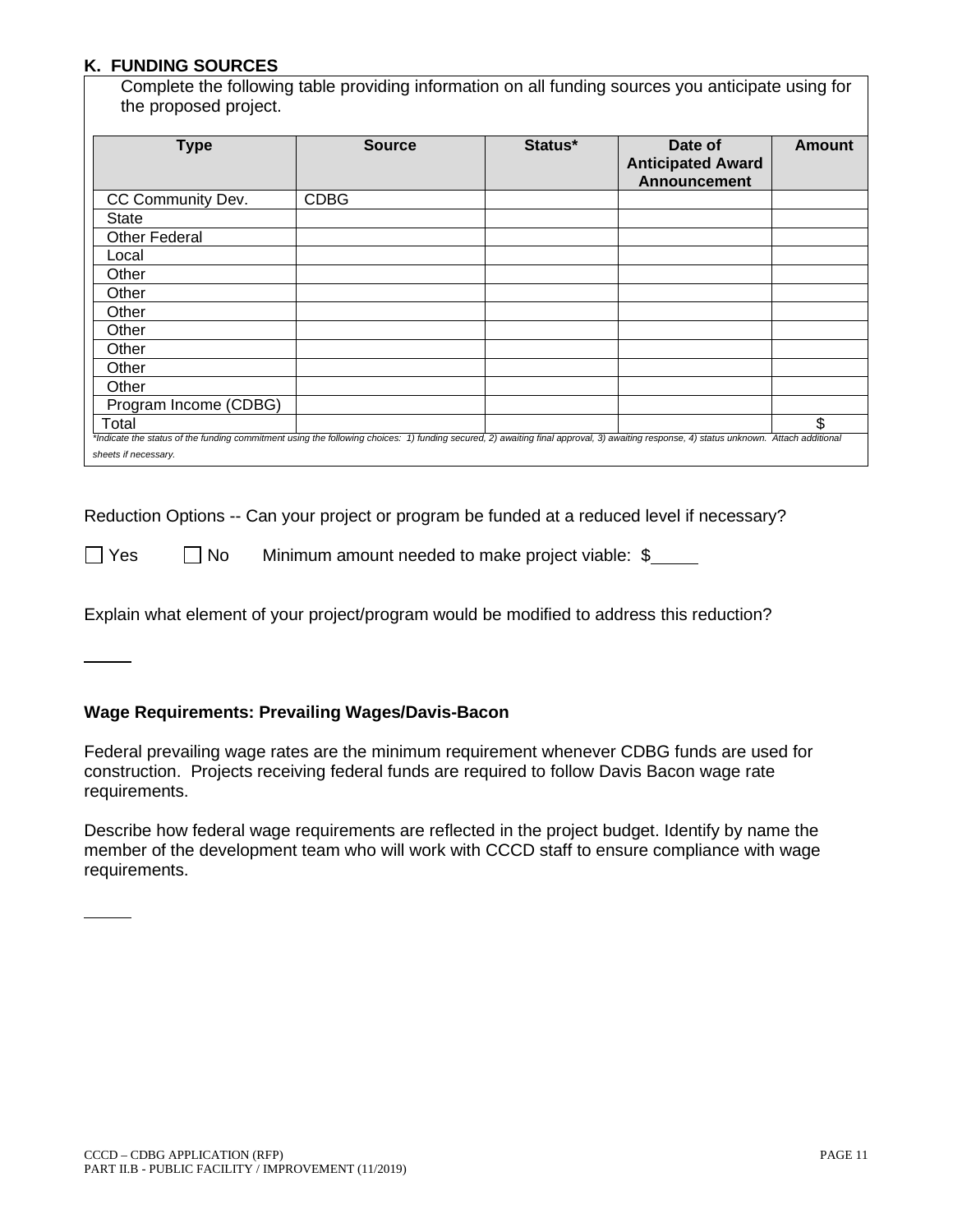## **L. PROJECT/PROGRAM IMPLEMENTATION SCHEDULE**

Work funded with CDBG funds should not start until the environmental review has been completed; funds are released by the U.S. Department of Housing and Urban Development; and the agency is under contract with Cumberland County Community Development.

| <b>Milestones</b>                                                                                              | Projected<br><b>Completion Date</b> |
|----------------------------------------------------------------------------------------------------------------|-------------------------------------|
| Environmental Review Completed by CCCD*                                                                        |                                     |
| Contract Executed with CCCD**                                                                                  |                                     |
| Procure for Professional Design Services                                                                       |                                     |
| Design Begun                                                                                                   |                                     |
| Design Complete, Bid Specs Submitted CCCD for Review                                                           |                                     |
| Right of Way Acquisition (If Applicable)                                                                       |                                     |
| <b>Bid Opening</b>                                                                                             |                                     |
| Preconstruction Conference and Labor Standards & Section 3 Requirements Orientation<br>Conducted by CCCD Staff |                                     |
| <b>Construction Starts</b>                                                                                     |                                     |
| <b>Construction 50% Complete</b>                                                                               |                                     |
| <b>Construction Complete</b>                                                                                   |                                     |
| All Project Reporting Requirements Complete                                                                    |                                     |
| <b>Project Closed</b>                                                                                          |                                     |

*\*Obtain an estimate from CCCD Staff. Environmental Review will begin as soon as the applicant has been conditionally selected for funding. Environmental reviews may take approximately 60-90 days to complete unless there are pending issues or additional studies that have to be completed.*

*\*\* Contract Start Date can only occur AFTER Environmental Review Date*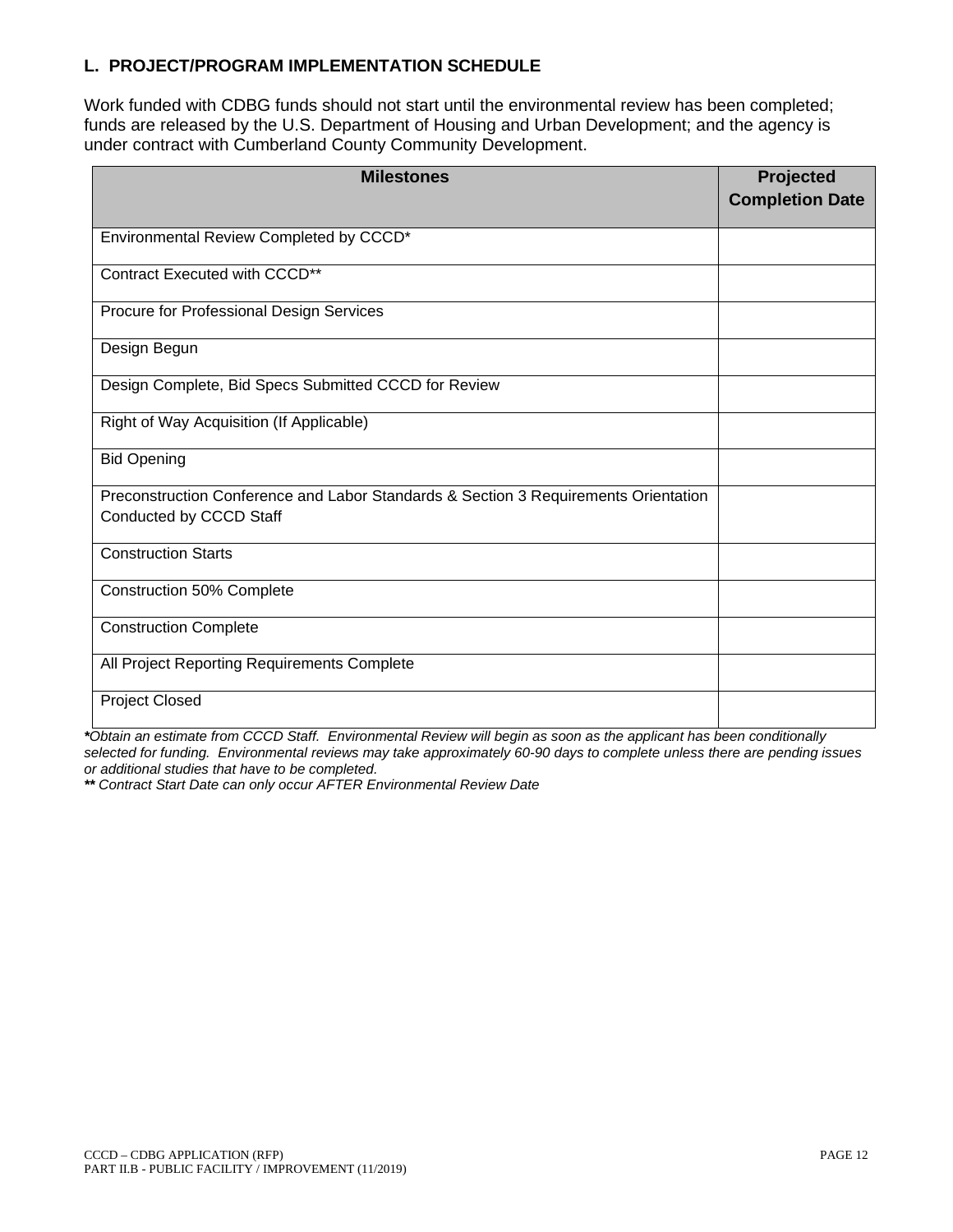# **M. PROJECT TEAM**

| Provide the name of the consultant or staff person who will perform the following tasks. Please note<br>that consultants paid for with CDBG funds must be selected through a competitive process and in<br>accordance with 24 CFR Part 84 (nonprofit organizations) and 24 CFR Part 85 (local governments).<br>If any of the tasks will be performed by a consultant, indicate who in your agency will be responsible<br>for selecting the consultant. |                                |  |  |  |  |
|--------------------------------------------------------------------------------------------------------------------------------------------------------------------------------------------------------------------------------------------------------------------------------------------------------------------------------------------------------------------------------------------------------------------------------------------------------|--------------------------------|--|--|--|--|
| 1. Application Phase                                                                                                                                                                                                                                                                                                                                                                                                                                   |                                |  |  |  |  |
| Prepare and submit CDBG Grant Application:                                                                                                                                                                                                                                                                                                                                                                                                             |                                |  |  |  |  |
| Consultant or Agency: _____<br>Email: $\frac{1}{\sqrt{1-\frac{1}{2}}}\right $                                                                                                                                                                                                                                                                                                                                                                          | Contact: _____<br>Phone:       |  |  |  |  |
| Prepare and submit environmental review forms:                                                                                                                                                                                                                                                                                                                                                                                                         |                                |  |  |  |  |
| Consultant or Agency: _____<br>Email: $\_\_\_\_\_\_\_\_\$                                                                                                                                                                                                                                                                                                                                                                                              | Contact:<br>Phone: _____       |  |  |  |  |
| 2. Agency Contracting - Contract Phase                                                                                                                                                                                                                                                                                                                                                                                                                 |                                |  |  |  |  |
| Consultant or Agency: _____<br>Email: $\_\_$                                                                                                                                                                                                                                                                                                                                                                                                           | Contact: _____<br>Phone: _____ |  |  |  |  |
| 3. Procurement - Professional Services                                                                                                                                                                                                                                                                                                                                                                                                                 |                                |  |  |  |  |
| Prepare and submit construction bid specifications:                                                                                                                                                                                                                                                                                                                                                                                                    |                                |  |  |  |  |
| Consultant or Agency: _____<br>Email: $\_\_\_\_\_\_\_\$                                                                                                                                                                                                                                                                                                                                                                                                | Contact: _____<br>Phone: _____ |  |  |  |  |
| 4. Procurement - Construction                                                                                                                                                                                                                                                                                                                                                                                                                          |                                |  |  |  |  |
| Solicit and review construction bids:                                                                                                                                                                                                                                                                                                                                                                                                                  |                                |  |  |  |  |
| Consultant or Agency: _____<br>Email: _____                                                                                                                                                                                                                                                                                                                                                                                                            | Contact:<br>Phone: _____       |  |  |  |  |
| 5. Labor Standards / Davis-Bacon Requirements<br>Obtain Davis-Bacon payroll reports from contractors/subcontractors and submit to CCCD:                                                                                                                                                                                                                                                                                                                |                                |  |  |  |  |
| Consultant or Agency: _____<br>Email: $\_\_\_\_\_\_\_\_\$                                                                                                                                                                                                                                                                                                                                                                                              | Contact: _____<br>Phone:       |  |  |  |  |
| 6. Section 3 Requirements<br>Obtain forms from contractors/subcontractors and submit to CCCD:                                                                                                                                                                                                                                                                                                                                                          |                                |  |  |  |  |
| Consultant or Agency: _____<br>Email: $\frac{1}{\sqrt{1-\frac{1}{2}}\sqrt{1-\frac{1}{2}}\sqrt{1-\frac{1}{2}}\sqrt{1-\frac{1}{2}}\sqrt{1-\frac{1}{2}}$                                                                                                                                                                                                                                                                                                  | Contact:<br>Phone: _____       |  |  |  |  |
|                                                                                                                                                                                                                                                                                                                                                                                                                                                        |                                |  |  |  |  |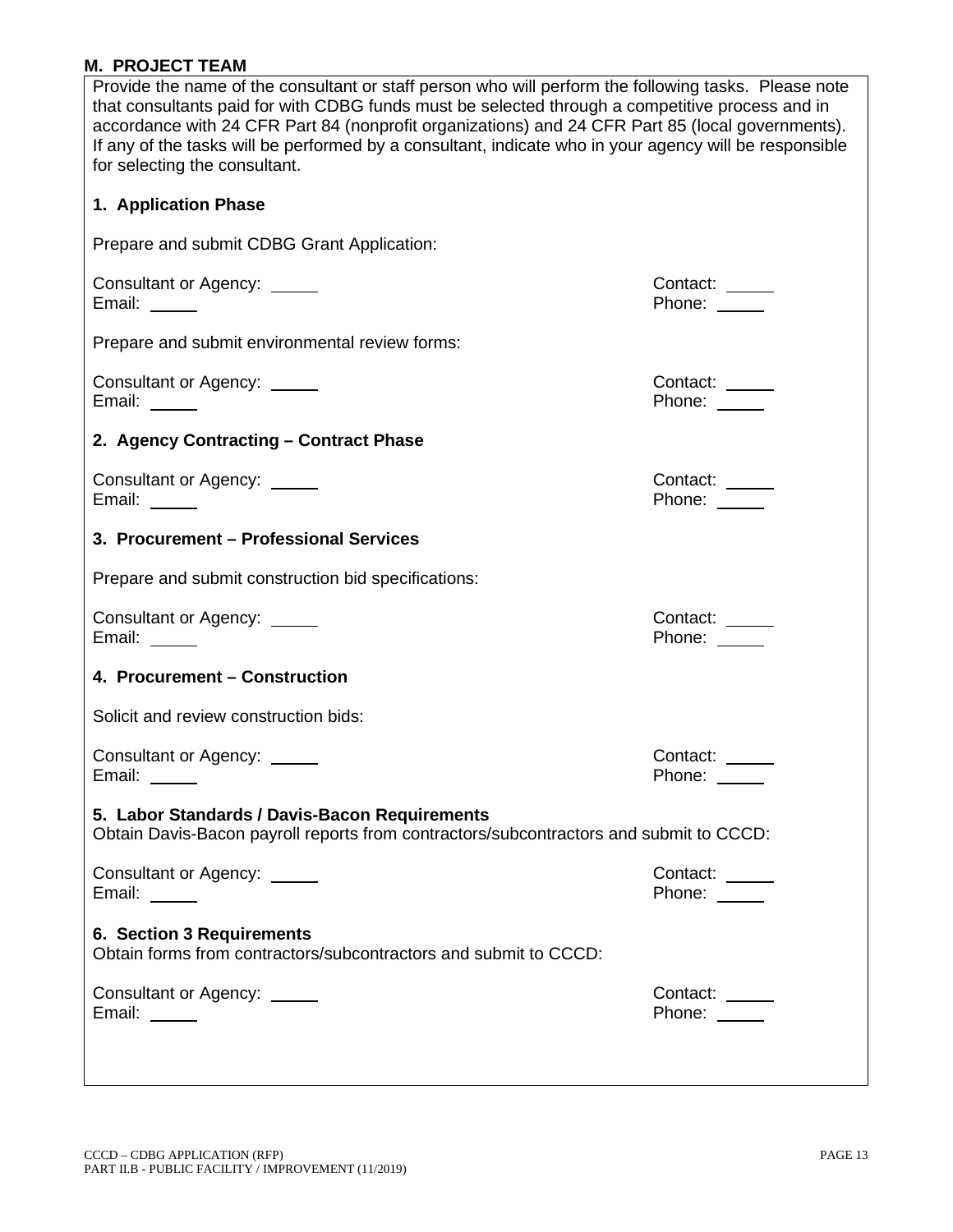## **N. ENVIRONMENTAL REVIEW (ER)**

On the date the CDBG application is submitted, the entire project is subject to the federal environmental review requirements of the National Environmental Policy Act (NEPA). Costs associated with NEPA review are the responsibility of the applicant, even if the NEPA review results in a determination that the project is not eligible for CDBG funding. Environmental review costs are eligible CDBG expenditures.

Applicants should note that projects with certain characteristics such as, but not limited to, the following may require a consultant study as part of the environmental review procedures and should budget for them accordingly and allow additional time in the project milestones for completion:

- 1. Are within a Federal Emergency Management Agency (FEMA) 100-year floodplain;<br>2. Are (or are eligible for) local, state, or federal historic or landmark registers:
- 2. Are (or are eligible for) local, state, or federal historic or landmark registers;
- 3. Are located within 3,000 feet of a toxic site or solid waste landfill;
- 4. Have exposure to significant airport or highway noise;
- 5. Affect species that are listed or proposed for listing under the Endangered Species Act (ESA);
- 6. Involve digging in, or otherwise impacting, soil that has not been previously disturbed**.**

You are encouraged to consult CCCD staff prior to submitting an application to determine whether your project will require a consultant study. A portion of the funds awarded will be used to procure any required studies. Consideration for this expense should be given in the preparation of the project budget.

Environmental review of projects must be completed by CCCD staff prior to a CDBG contract being executed and prior to any work being undertaken at the site.

**\*\*Note on Choice-Limiting Activities**: From your application submittal date until the ER completion date, no "choice limiting" activities (such as property acquisition, leasing, demolition, rehabilitation, construction, and site improvements, clearing, grading, etc.) may occur. Undertaking such activities after application submittal could void the project's eligibility.

## **Please thoroughly answer the following questions:**

What is the current use of the site?

What are the current site natural conditions (trees, ground surface, etc.)? How developed (buildings, roads, etc.) is the site? Describe the surrounding area (commercial, residential, wooded, etc.).

Identify the nearest natural water body (stream, lake, etc.). How far, and in which direction, is it from the project site?

How much of a net increase in impervious surface (ex: concrete/asphalt) will occur (if applicable)?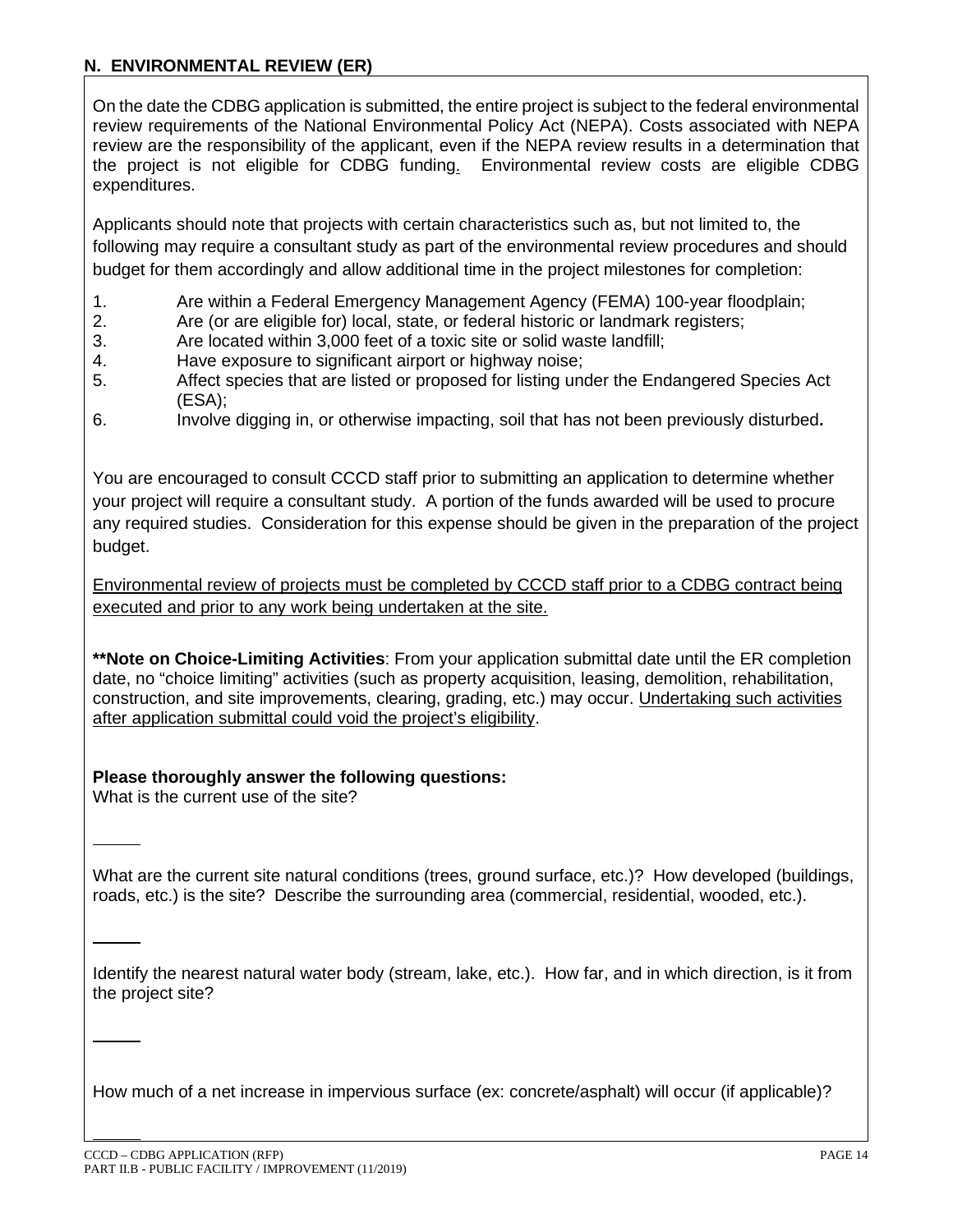| Does a current storm water system exist at the project site? Please explain.                                                                                                                                                                                                                                                                                                         |
|--------------------------------------------------------------------------------------------------------------------------------------------------------------------------------------------------------------------------------------------------------------------------------------------------------------------------------------------------------------------------------------|
| Will the project excavate or otherwise disturb soil? If so, to what depth and horizontal dimensions?<br>Will any previously-undisturbed soil be impacted? Please explain.                                                                                                                                                                                                            |
| Is the project located in $a(n)$ : (check and respond to all that apply)<br>FEMA-designated floodplain? If so, does your agency have flood insurance (please provide<br>covered items, dollar amount and duration)? (CDBG funds may not be used for any<br>projects located in a FEMA-designated floodway).<br>Wetland?<br>Ecologically-sensitive area?<br>Designated Historic area? |
| Toxics:<br>Has a Phase I Environmental Site Assessment (or equivalent toxics review) been completed? (These<br>are normally completed upon property purchase.) If so, on what date?                                                                                                                                                                                                  |
| Do any underground storage tanks (used to store oil/fuel) exist on, or adjacent to, the property? Did<br>any exist in the past? If yes, please explain, include size of the tank(s).                                                                                                                                                                                                 |
| What was the previous use of the property?                                                                                                                                                                                                                                                                                                                                           |
|                                                                                                                                                                                                                                                                                                                                                                                      |
| Identify any other environmental reviews or studies completed for this site.<br>Studies: [Title: 1990] Date Completed: 2009                                                                                                                                                                                                                                                          |
| Other: [Title: 1990] Date Completed:                                                                                                                                                                                                                                                                                                                                                 |
| -Provide any pictures you have of the project site and its surrounding area to CCCD.                                                                                                                                                                                                                                                                                                 |
| -Attach any site plans you have available.                                                                                                                                                                                                                                                                                                                                           |
| If you need assistance with the Environmental Review Details section, please contact Dee<br>Taylor at (910) 323-6112 or dtaylor@co.cumberland.nc.us                                                                                                                                                                                                                                  |

Г

٦